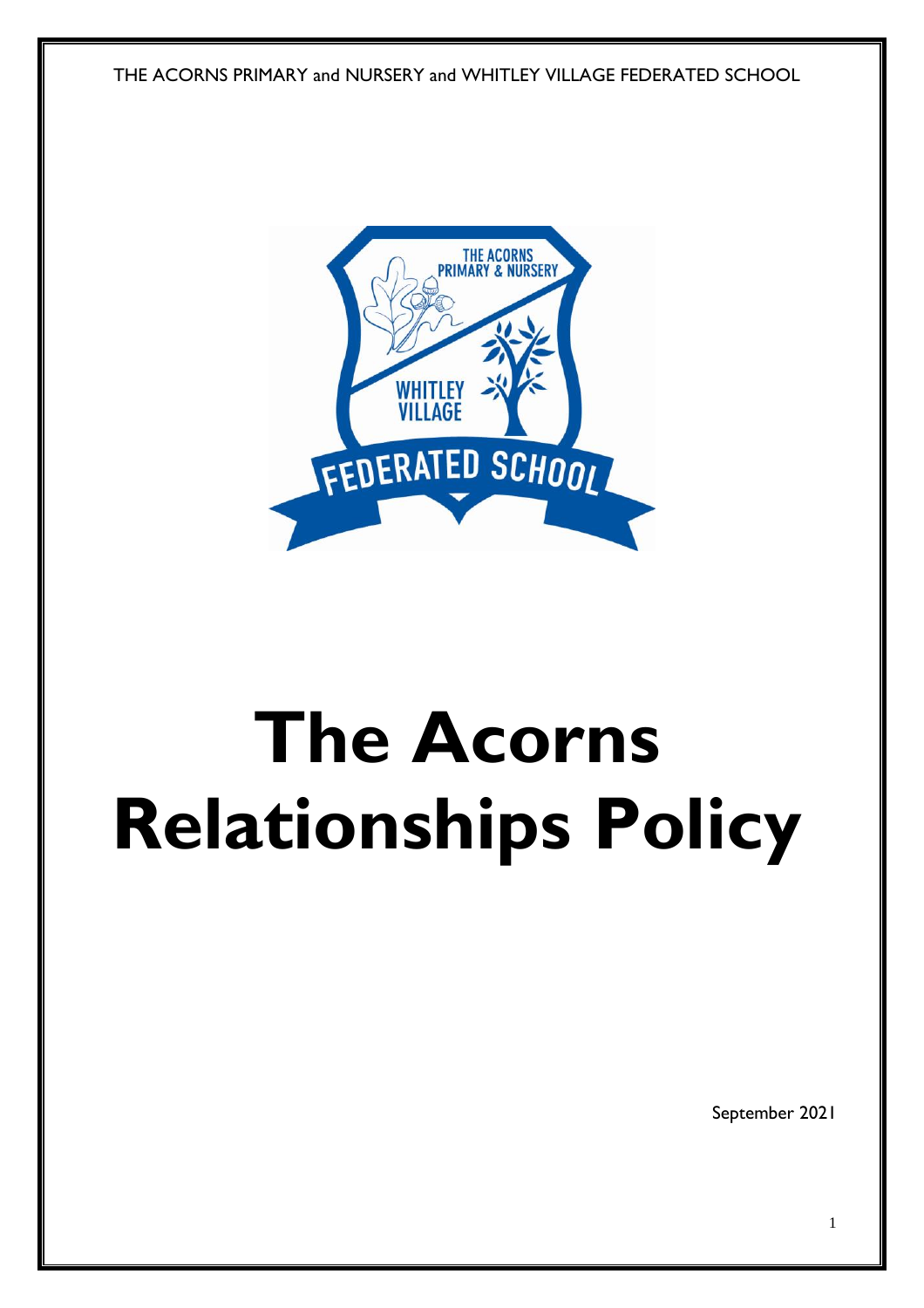

#### **We are a Rights Respecting School with No Outsiders**

## **Rights Respecting School:**

As a Rights Respecting School we promote respect, dignity and non-discrimination, to establish and build upon shared values, adults and pupils collaborate to produce a class charter by choosing three rights which they feel are most relevant. The charter is displayed in the classroom and is a reminder of the shared values and principles. It is a point of reference and signifies the shared enterprise and acts as the 'social glue' to bind everyone together. As a Rights Respecting School, our children are treated as equals by their fellow pupils and by the adults in the school.

Positive relationships are essential for all things positive to happen within an effective school. We place building strong, positive relationships at the forefront of everything we do at The Acorns and ensure that all our practice is trauma informed.

We are always aware that we, as staff who work closely with our pupils, share responsibility with the parents/carers for the children in our care and make every effort to provide the care which any responsible parent would be expected to make.

At The Acorns Primary and Nursery School, we expect and encourage respectful behaviour and selfregulation from all pupils in order to achieve an environment which enables emotional development, effective learning and high standards. We achieve this through visible consistency which is tightened through three simplified core rules:



These are referred to and used regularly by all pupils and staff at all times.

Our aim is to provide an inclusive, calm, quiet atmosphere in the school and to encourage children to move around in a respectful manner. However, our expectations of the children can only be realised through the co-operation and support between home and school. Should any difficulties be encountered, we invite parents to work with us to resolve them. Within school, positive relationships are the collective responsibility of every member of staff and this extends beyond the individual classroom, to cover every child and every area of the school and playground.

We acknowledge our legal duties under the Equality Act 2010, in respect of Safeguarding, and in respect of pupils with Special Educational Needs and Disabilities (SEND). The recent SEND reform (2015) has removed behaviour as a special needs and now concentrates on the reasons for behaviour under the umbrella of 'Social, Emotional and Mental Health needs'.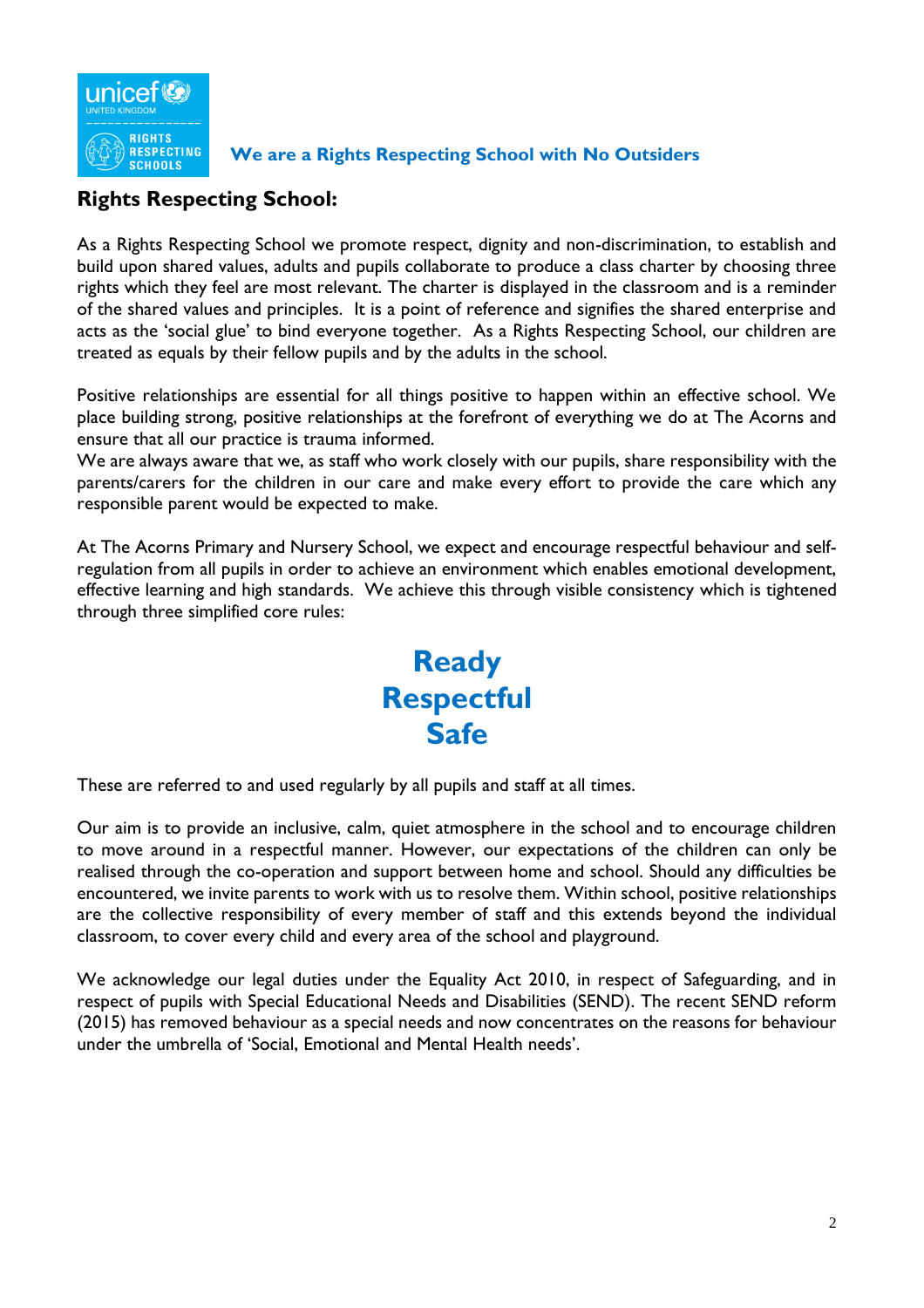#### **Article 28: Discipline in schools must respect the child's dignity and rights**

## **Aims of the Policy:**

- To fully embed a trauma-informed approach at The Acorns
- All pupils will be treated with unconditional positive regard
- To develop a moral framework within which children can mature emotionally and in which relationships can flourish
- To enable children to develop a sense of self-worth, respect and tolerance for others
- To produce an environment in which children are ready, respectful and safe
- To develop practices which support pupils to regulate / self-regulate

# **Objectives:**

For children to show:

- Self-respect
- Self-confidence
- Self-control
- Self-regulation
- Respect, courtesy and tolerance towards teachers, other staff and towards each other
- Pride in their achievements
- Interest in their activities
- Empathy with others' feelings
- Respect for their environment and community
- Respect for all those with protected characteristics

# **Rights Respecting Parliament:**

The purpose of the Rights Respecting Parliament is to encourage mutual respect between members of the school community, to help develop strong values and attitudes and to enable all pupils to feel that their views and opinions are important within the context of the whole school.

Each year group, from Y1-Y6, elects two pupils to represent them as Rights Respecting Ambassadors. These representatives are presented with a badge to show that they are on the Rights Respecting Parliament. The communication from each year group, via their representatives, leads to discussions which reflect group feelings and opinions. Meetings are held and minutes are distributed to year groups for reflection and discussion.

The Rights Respecting Ambassadors are responsible for making decisions about all aspects of school life which affect all pupils. Having contributed to the decision making process through their representatives, each pupil has some degree of possession of the outcome.

The discussions, feedback and decision making contribute to pupils own awareness of the need for individual and group discipline. This, in turn, contributes to improving behaviour, helps to prevent bullying and encourages trust and teamwork.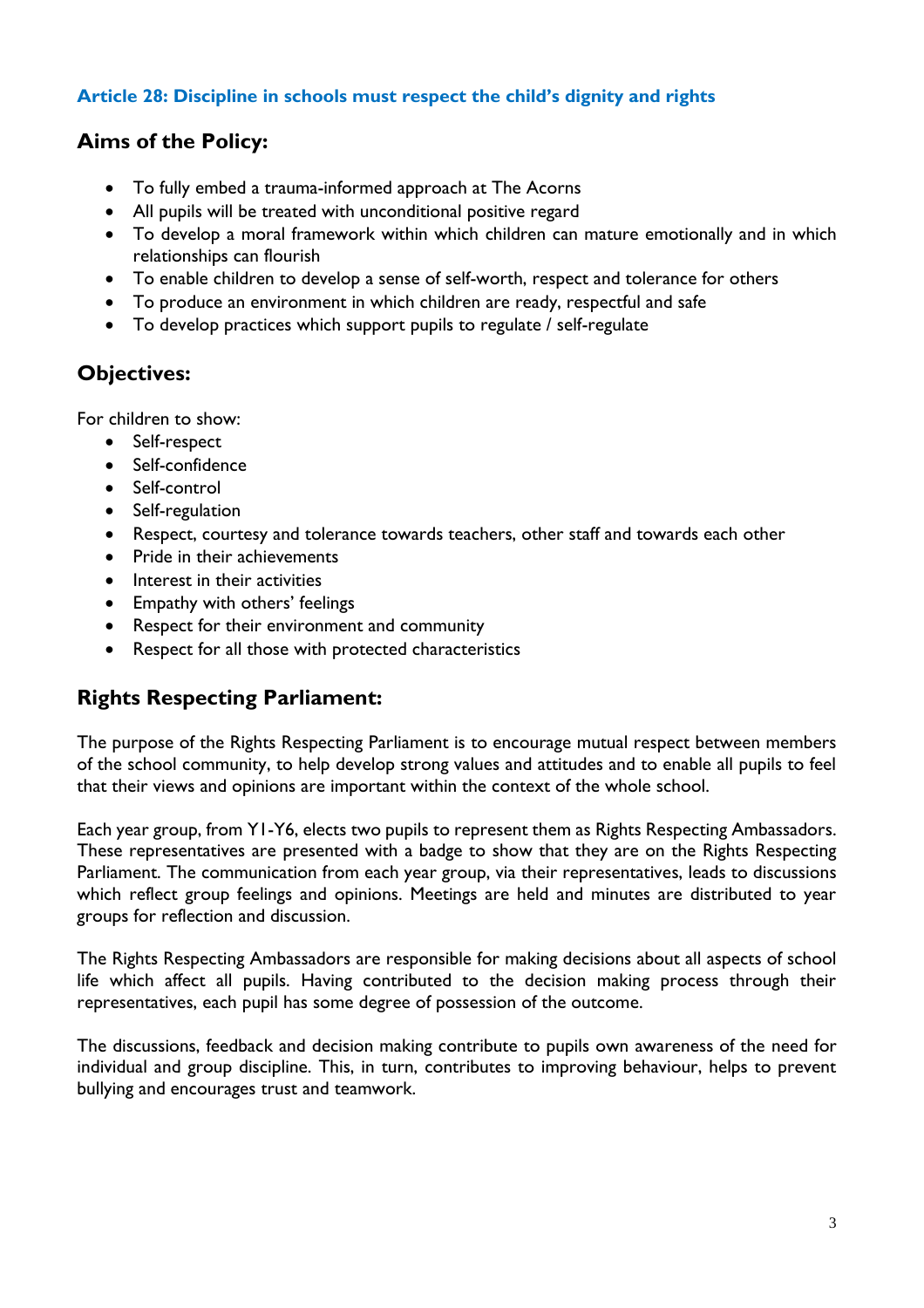## **Playground Friends:**

At the beginning of each year children in year groups 2 - 6 are selected to be 'Playground Friends'. Part of their role is to be a contact for children who feel that they have no one to play with or feel that someone is being unkind to them. They are asked to report any of their concerns to their class teacher or Family Liaison Officers.

## **Greeting Pupils and Parents:**

At the start of every day, children and parents are greeted by staff with a warm smile and a personalised hello. All staff will demonstrate unconditional positive regard welcoming all unconditionally. Each day at The Acorns is a fresh start.

## **Rewards:**

We believe that pupils respond well when they are rewarded. We also believe that rewards support a pupils understanding of the value of showing respectful behaviour. This is evident from the systems of rewards that are in place and in the displays around school. Achievement is celebrated in every classroom and **all** efforts are valued.

## **Forms of Rewards:**

- 1. **Verbal comments of specific praise** are given regularly by all teachers, teaching assistants and other members of staff. We aim for them to be clear and sincere.
- 2. In the Caterpillar room (2-3 year-olds) verbal rewards are instant and accompanied by a clear sign.
- 3. In the Butterfly room (3-4 year-olds) children are rewarded with a 'spot' to add to a ladybird display. This contains a picture of their face and is a visual celebration for all to see.
- 4. All children at The Acorns collect **Dojos** from Reception onwards. These are points that can be earned for anything which is pleasing (good work, good behaviour, manners, etc…). Any adult in school can reward a child with 'Dojo', which are added electronically to the child's individual 'Dojo' avatar and can be seen visually on the classroom and iPad screens. Dojos are never removed from a child. Any Dojo that is earned by a child is also added to their House Points total.
- 5. Children collect their Dojos and can decide when to 'cash them in', before reverting to 0 Dojos again. They can cash in their Dojos for prizes of varying worth at 50 Dojos, 200 Dojos, 400 Dojos and 1,000 Dojos.
- 6. **Celebration Assemblies** are held weekly to celebrate achievement and effort in their work, reading and birthdays. Parents are encouraged to attend.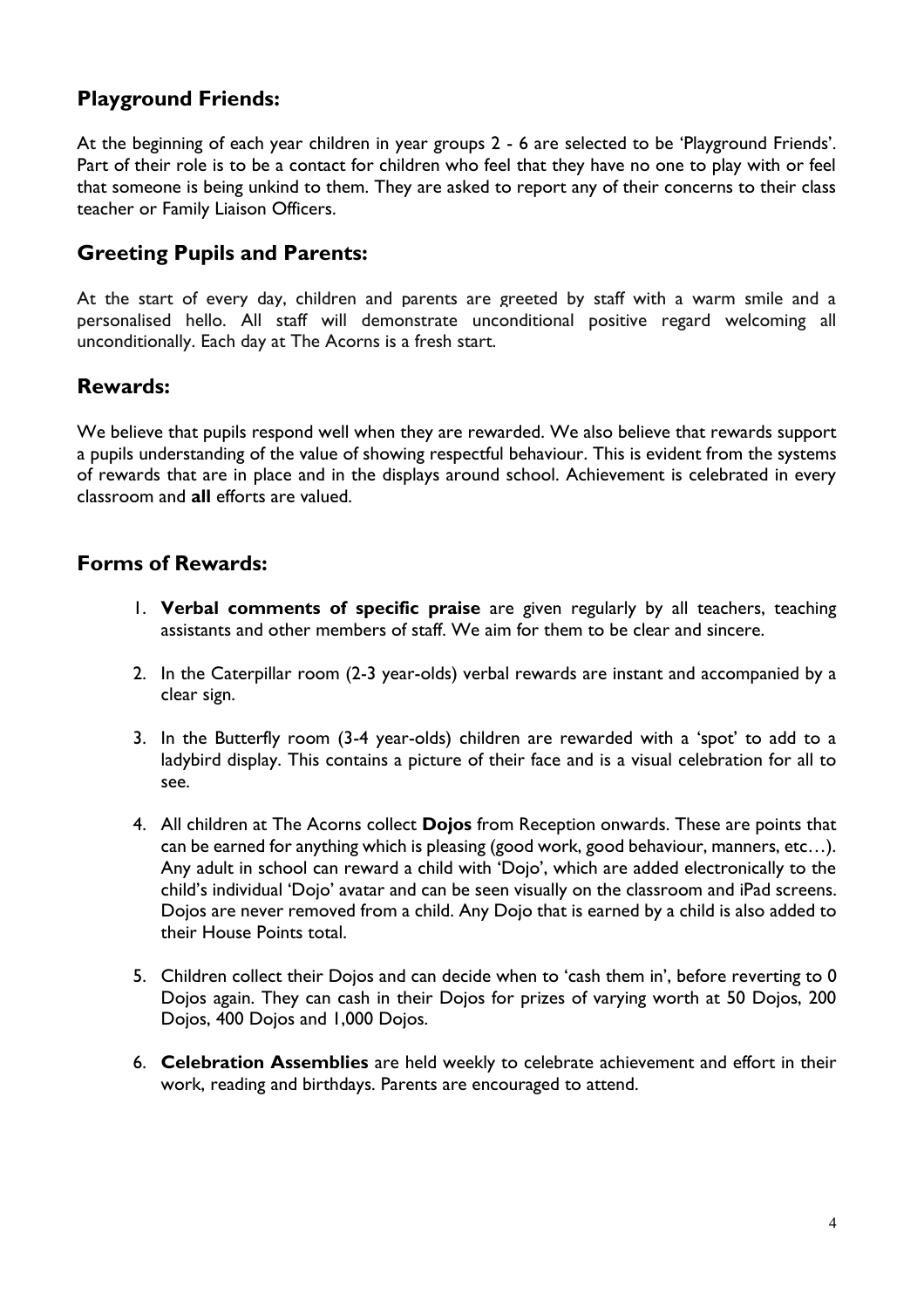- 7. Each week staff choose two pupils from their class to receive a **'Pupil of the Week'** certificate in Celebration Assembly. These pupils will receive a certificate stating what they have done to achieve this award and the teacher will talk about/show some of the pupil's work. These certificates are awarded for work within the classroom, rather than personal/social endeavours. Staff will often associate a Characteristic of Effective Learning with the reason a pupil receives a certificate. Copies of the certificates are then displayed in school for visitors, parents, staff and other pupils to admire for the week to follow.
- 8. Each week staff in Reception and KS1 choose one pupil from their class to receive a **'Reader of the Week'** certificate in Celebration Assembly. These pupils will receive their certificate and be entered into a prize draw, one of them winning a book during the assembly.
- 9. In KS2, pupils receive their **Accelerated Reader** certificates and badges during Celebration Assembly.
- 10. **Other celebrations** We strongly believe in the importance of developing the whole child. We therefore also celebrate all other achievements and accolades, such as sporting certificates/medals, awards from achievements outside of school and any other causes for celebration.
- 11.Each week teachers will choose a pupil from Caterpillars to Year 6 who has gone the extra mile and made them proud and reward them using **Squirrel Mail**. This involves a surprise postcard being sent home so that parents/carers receive information from the teacher and can celebrate their child's achievement.
- 12. Monday morning relationship-building opportunities to allow our staff and pupils valuable time to re-establish and further develop positive relationships after a weekend, each class starts the week by playing board games together to facilitate relaxed discussions.
- 13. Each week children are celebrated for their work on Times Tables Rock Stars (TTRS). There are three categories that are celebrated: most coins earnt; fastest time and most improved. Pictures of these children are placed on a TTRS display.

# **Our restorative approach:**

All adults at The Acorns understand how trauma can impact upon an individual in a range of ways. Our aim is that all staff can help pupils to navigate their way through these difficult periods and support them to self-regulate. All staff understand that firm, well communicated boundaries are necessary, but staff are well-trained in developing relationships that are positive and encouraging to enable pupils to improve their conduct. We will never use fear, intimidation or shame when working with a pupil who is demonstrating unwanted behaviours. Staff are enabled to fully incorporate a restorative approach with the pupils they care for. We achieve this by allowing them time, a safe space and further support if needed. We vow to never display behaviours or language which indicates to a child that we have 'given up' on them.

We understand that there will be times where our pupils struggle with or are unable to self-regulate. Any negative behaviour is interpreted as an inability to communicate, a lack of understanding or a reaction to a challenge, whether extrinsic or intrinsic, and this may be displayed by a pupil not successfully managing the 3 school rules; ready, respectful and safe.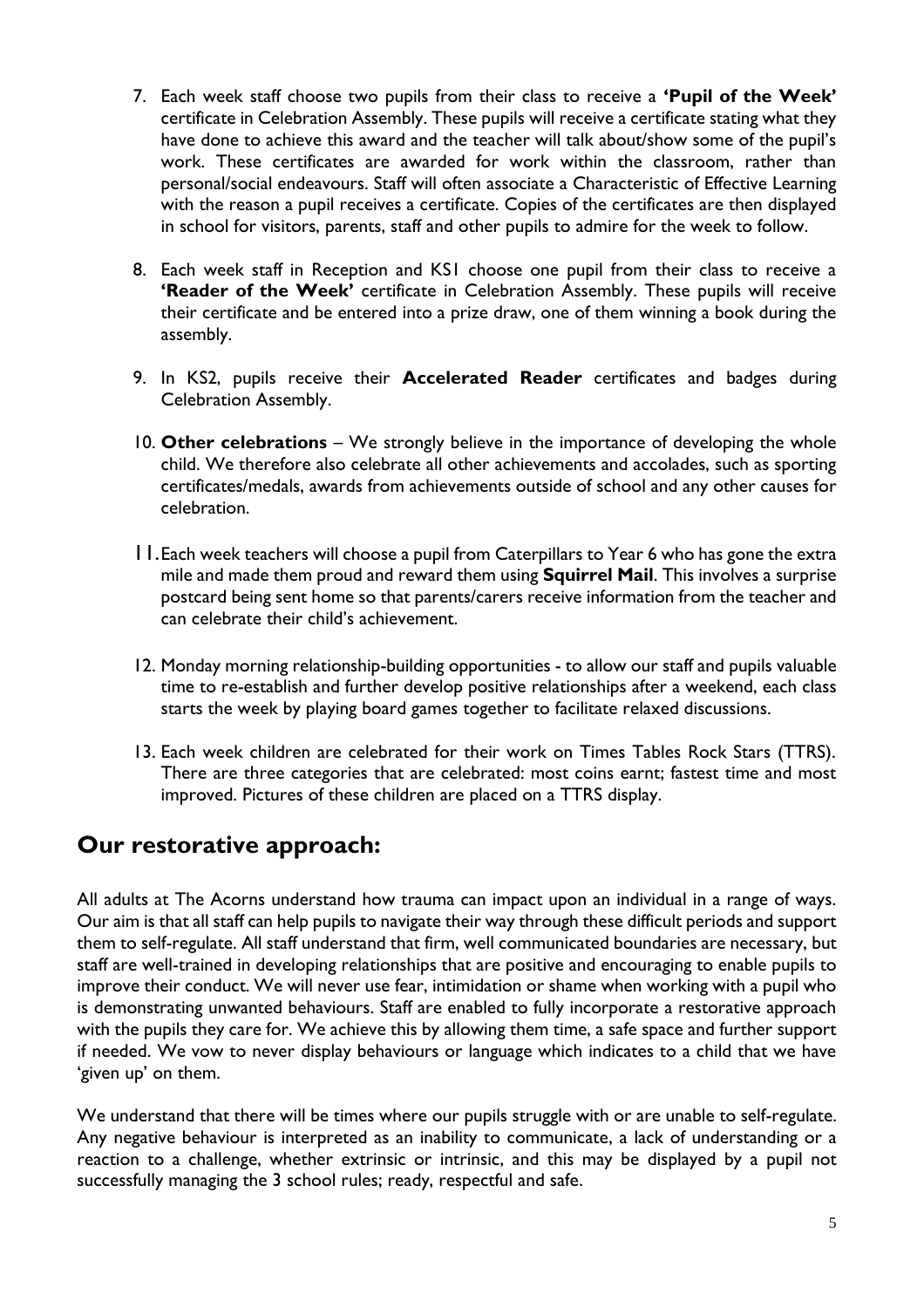After a child has demonstrated behaviours that do not meet our core values the class teacher will spend time with the child at the following break or lunch time in order to better understand the situation and to support the child in a restorative manner.

Some possible questions that could be used during this 'repair' time are:

- 1. What happened?
- 2. What were you thinking at the time?
- 3. What do you think about what happened now?
- 4. How did this make people feel?
- 5. Who has been affected?
- 6. How have they been affected?
- 7. What should we do to put things right?
- 8. How can we do things differently in the future?

Within the Nursery classes (Butterflies & Caterpillars), when pupils are struggling to regulate their behaviour and adhere to our 3 school rules, adults will reinforce positive behaviours using language, signing and visual prompts, providing an example of what they should be doing. If a child does not respond positively to this, they may be provided with time with a key adult in a quiet space within the classroom. A member of staff / key person will co-regulate through any negative or unwanted behaviour, using a 6 step conflict resolution approach. When appropriate, a child is encouraged to restore using sign and/or other language.

School Family Liaison Officers, Mrs Warner and Mrs Ramsay and Inclusion Manager, Mrs Bentley will look to identify any pattern in a child's behaviour. They will monitor any possible triggers and offer support and guidance for the child, staff members involved and family.

## **Children who require further support**

All pupils who attend The Acorns are valued. Staff are highly trained to support all pupils to achieve self-regulation and to encourage all pupils to demonstrate respectful behaviour.

We understand that there are many children whose behaviour communicates an unmet need. Where staff feel that children require additional support to regulate, discussion will be held with Inclusion Manager or SFLO to identify appropriate provision. An agreed individualised plan will then be formed in collaboration with the pupil and shared with all adults who come into contact with the pupil and their family.

## **Communication with home**

Clear and consistent communication with parents, carers and families can only have a positive impact on our pupils' success in school. We understand that all families are different, and therefore communication may come in different forms. We may communicate with families often or only at certain points in the school year. We will remain flexible to the needs of the pupil and the needs of our parents/carers in achieving consistently positive communication. We fully understand the power of positive communication with parents and staff therefore strive to report to parents many of the wonderful achievements pupils make whilst in school.